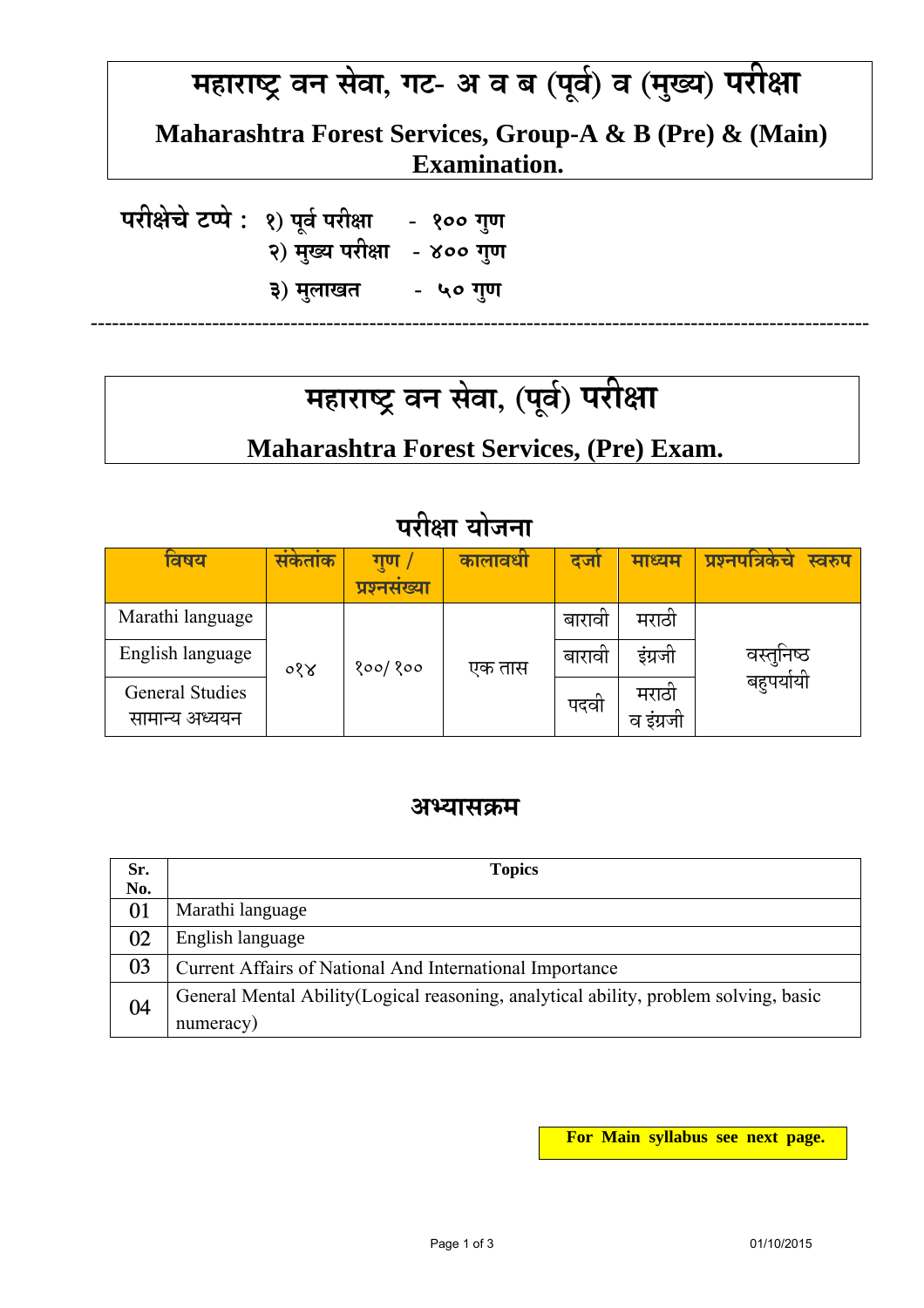# **महाराÍटर् वन सेवा (मख्य ु ) परीक्षा**

Maharashtra Forest Services, (Main) Exam.

 **परीक्षेचेटÃपे :-** लेखी परीक्षा - 400 गणु , **मलाखत ु** - 50 गणु .

 **ĢÌनपितर्कांची संख्या:-** दोन

## **-: परीक्षा योजना :-**

| पेपर क्रमांक<br>व संकेतांक                                         | गुण | प्रश्नसंख्या | माध्यम             | दजो  | कालावधी | प्रश्नपत्रिकेचे<br>स्वरूप |
|--------------------------------------------------------------------|-----|--------------|--------------------|------|---------|---------------------------|
| १<br>General<br>Studies<br>(050)                                   | २०० | 800          | मराठी व<br>इंग्रजी | पदवी | एक तास  | वस्तुनिष्ठ<br>बहुपर्यायी  |
| २<br>General<br>Science<br>$\&$<br>Nature<br>Conservation<br>(550) | २०० | 800          | इंग्रजी            | पदवी | एक तास  | वस्तुनिष्ठ<br>बहुपर्यायी  |

#### **-: अÆयासकर्म :-**

### **Paper I- पेपर कर्मांक 1.-**

| <b>General Studies</b>                                                                 |
|----------------------------------------------------------------------------------------|
| History of India with emphasis on that of Maharashtra                                  |
| Physical, Social and Economic Geography of India and the World. Emphasis on that of    |
| Maharashtra                                                                            |
| Indian polity and Governance. Constitution and Political System, Rural and Urban local |
| self Government                                                                        |
| <b>Economic and Social Development</b>                                                 |
|                                                                                        |

**पेपर कर्मांक-2 ......**